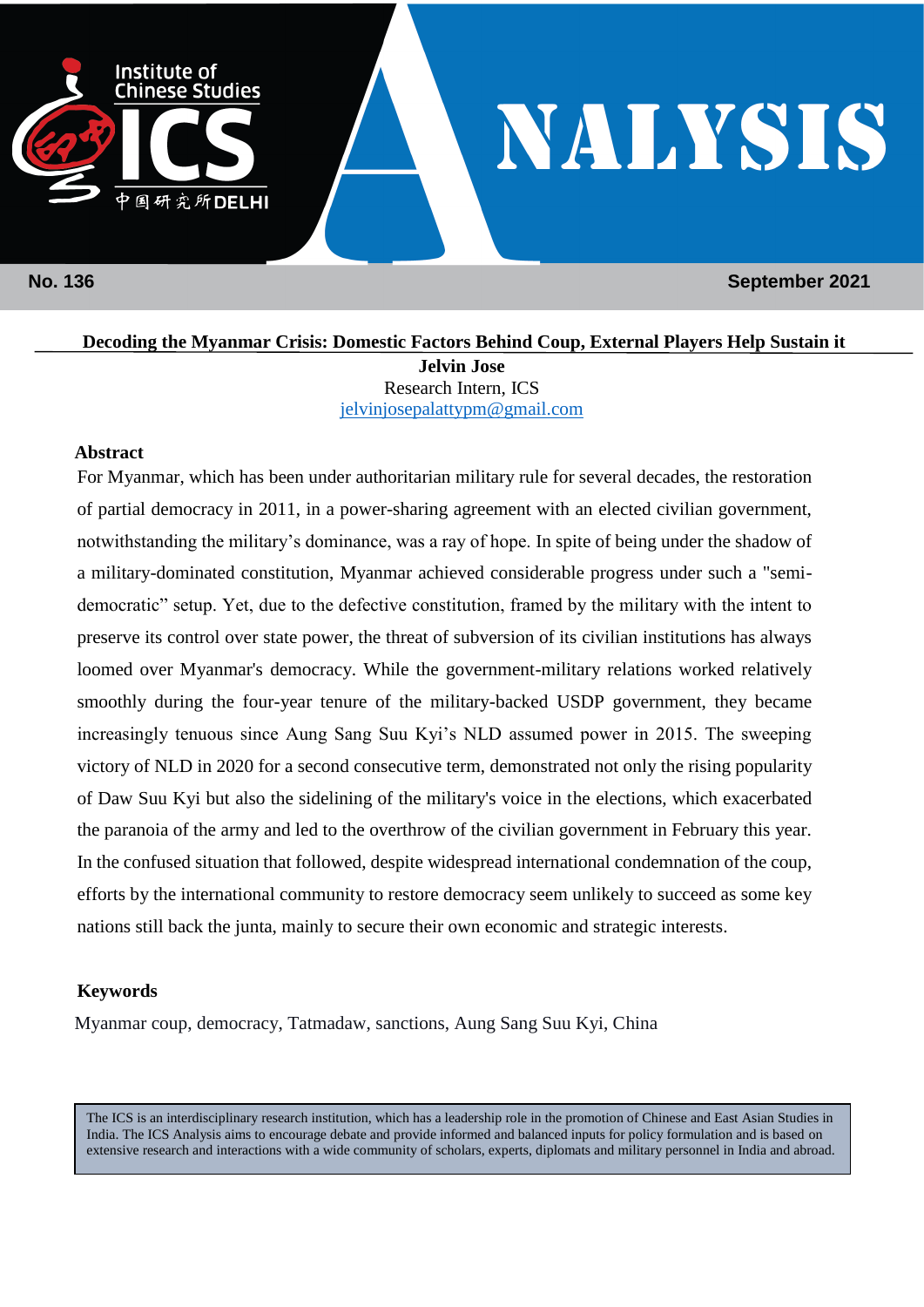**F**<sub>or</sub> nearly five decades since independence from the British empire in 1948, Myanmar had been under suppressive military (Tatmadaw) rule (1962-2011). In 2011, the Tatmadaw itself dissolved the rule of the military and brought in a "semi-democratic civilian government" in a "power-sharing agreement", with former military general Thein Sein as President. (Brenner, 2017; Maizland, 2021) Halting the process of Myanmar's democratic transition, the military- Tatmadaw- seized power in a coup on 1 February 2021. The overthrow of the elected government shattered the democratic aspirations of Myanmar's millions and hampered the progress that the country had made during a decade of civilian governance.

> The military has started court trials against Suu Kyi, alleging electoral fraud, which Myanmar's Union Election Commission and the international community deem baseless.

#### **Coup and Subsequent Assault on Democracy**

To bend the entire system to its will, the military ruthlessly crushed democratic values and human rights. The imposition of military rule was accompanied by the detention of Nobel laureate Daw Aung San Suu Kyi, the democratically elected "de-facto Head of the State" as also that of the nominal President Win Myint, and other leaders of the ruling National League for Democracy (NLD). (Reuters, 2021) On short notice, the military expelled 24 ministers of the elected government, and nominated eleven others to manage critical ministries. Notably, several military appointees have served as ministers in the previous (Union Solidarity and Development Party (USDP)) government from 2011-16, thus reinforcing the Tatmadaw's endorsement of the USDP. (Nitta, et al., 2021) In spite of the UNSC and the UN Secretary-General Antonio Guterres demanding Suu Kyi's discharge, Tatmadaw has not released her. (Reuters, 2021; Un News, 2021) Instead, the military has started court trials against her, alleging electoral fraud, which Myanmar's Union Election Commission (UEC) and the international community deem baseless.

As apprehensions of suppressive military rule loomed, larger protests raged across the country, across ethnic lines, against the coup. (Myers, 2021) The Tatmadaw unleashed widespread violence and abuse of national institutions in order to suppress the protests. (Poling & Hudes, 2021) Aimed at thwarting the voices of dissent, the military rampantly shut down internet facilities across the country and imposed heavy monitoring over both the conventional media and social media platforms. (International Crisis Group, 2021) Thousands of activists, journalists, and political leaders were detained, including renowned economist and Australian national Sean Turnell, who held the post of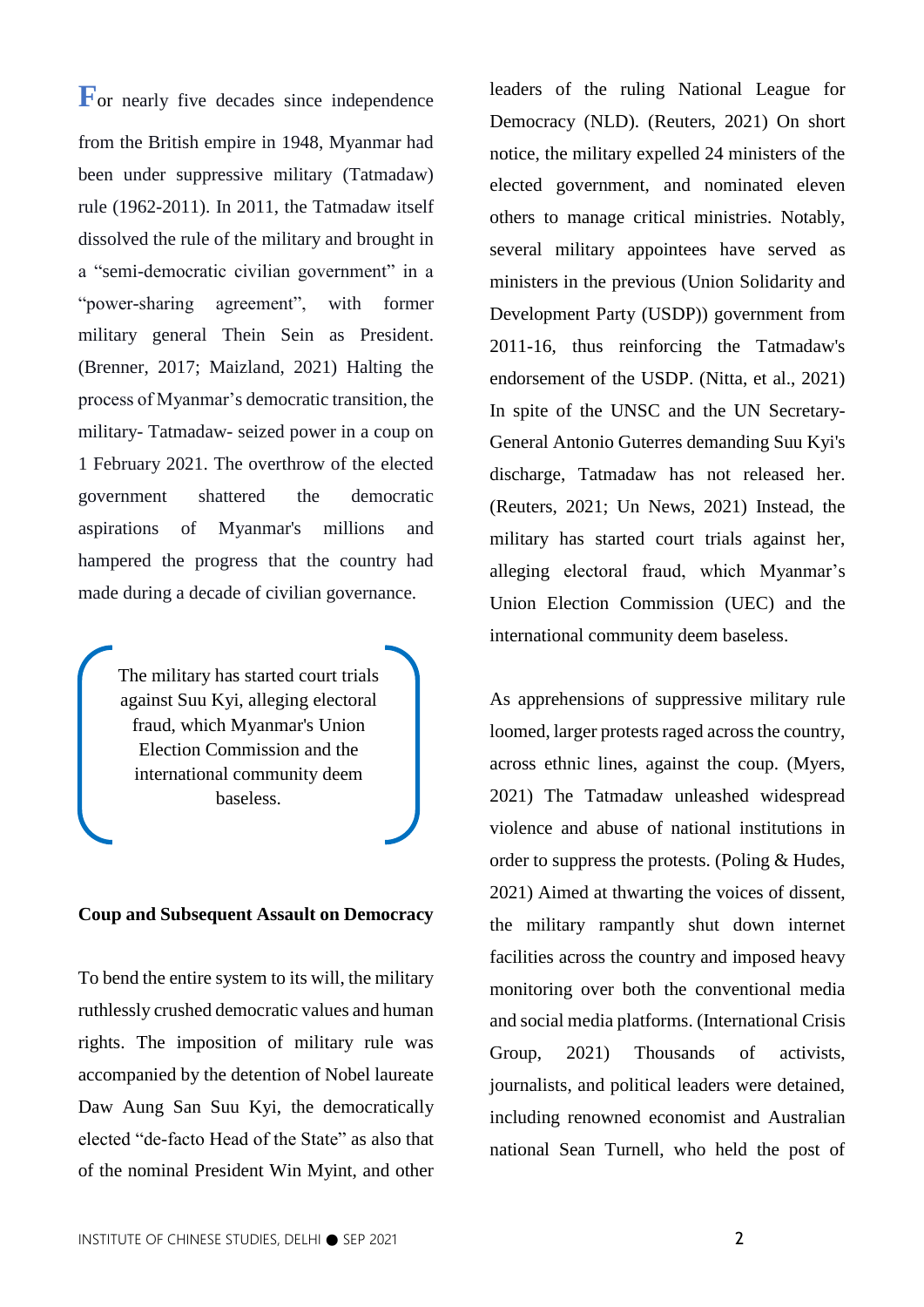advisor to Daw Suu Kyi, thus forcing the rest of the military regime's targets to go into hiding.

The military crackdown resulted in 802 fatalities as of 17th May 2021, according to the civil society group - Assistance Association for Political Prisoners (AAPP). (Reuters, 2021) As per reports, the Tatmadaw even opted to use heavy artillery to suppress the protests that took a violent turn at many places. (Fishbein, et al., 2021) On the governance front, the coup completely derailed measures to contain Covid-19 and the country is facing a health crisis. (Poling & Hudes, 2021) As protests have raged, the economy has collapsed, government and banking services have plunged to minimal levels, prices skyrocketed, even as the Covid-19 pandemic spreads rampantly across the country. With the military having unleashed extreme violence to suppress the surging agitation, Myanmar has fallen into an acute humanitarian crisis and its people are experiencing major human rights violations. (Kurlantzick, 2021)

With the military having unleashed extreme violence to suppress the surging agitation, Myanmar has fallen into an acute humanitarian crisis and its people are experiencing major human rights violations.

#### **The Politics Behind the Coup**

As the power-sharing arrangements between the Tatmadaw and the civilian government had been running relatively unstressed under the Suu Kyi, the exact motives behind the coup are yet unclear, and remain debated. To end the country's prolonged international political and economic isolation, Tatmadaw had itself initiated Myanmar's road to democracy in 2011, limiting its powers. For the army, the limited democratic experience of 2011 was an attempt to adapt to the changing socio-economic scenario, test a new administrative mechanism instead of the military governance which had abysmally failed to bring any development, and reverse the international sanctions against the country, without compromising its own control over state power. (Nehru, 2015)

However, the 2008 constitution - drafted by the military and still in effect (before the coup) revealed the general's continued hesitation to cede power. (Nehru, 2015) The 2008 constitution provides 25% reservation of seats in the Parliament for the Tatmadaw, thereby empowering the military with a "de facto veto" against any constitutional amendment since any such move would require support of more than 75% of members. Besides, the constitution assigns critical defense, border management, and home affairs ministries to the Tatmadaw, which, in effect, renders to the military a crucial say over the country's foreign policy. (Poling & Hudes, 2021) Laura Edwards - former consultant at U.N. and Asia Foundation argues, that the 2008 constitution "enabled it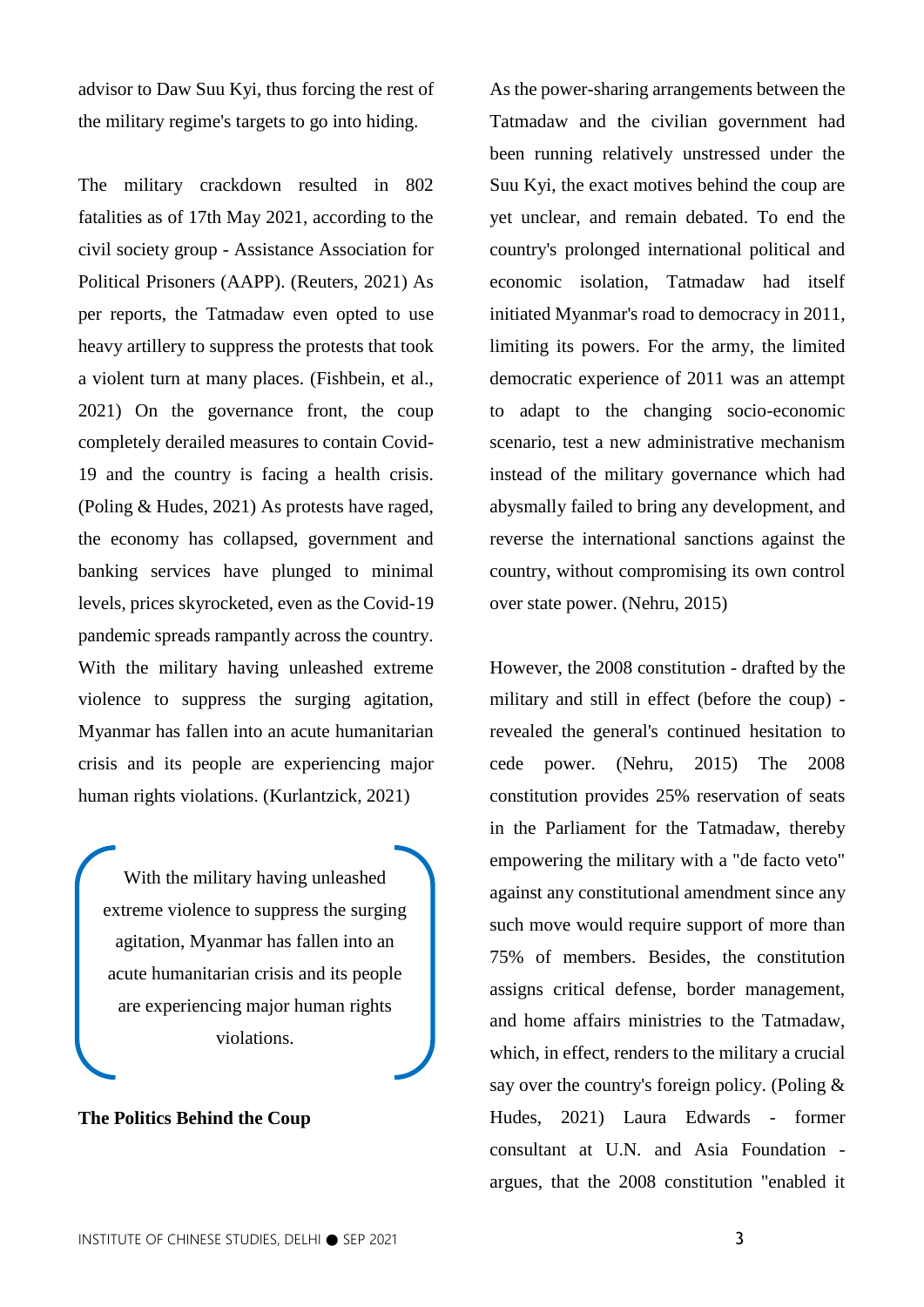(military) to enjoy complete autonomy and impunity, whilst internationally the veneer of democracy allowed the country to benefit from foreign investment and shielded the military from some of the worst international criticism for the genocide of the Rohingya." (Edwards, 2021, para. 1)

The 2008 constitution assigns critical defense, border management, and home affairs ministries to the Tatmadaw, which, in effect, renders to the military a crucial say over the country's foreign policy.

# **Daw Suu Kyi's Thumping Victory and Allegations of Electoral Fraud**

The coup occurred following the decisive victory of Aung San Suu Kyi's National League for Democracy (NLD) for a second consecutive term in the general elections held in November 2020. In the second multiparty elections in Myanmar's history, the NLD achieved a colossal success, securing 396 of 476 elected seats. (Maizland, 2021) In fact, Suu Kyi's NLD scored thumping victories both in the 2015 and 2020 parliament elections. On the other hand, the principal opposition, USDP- often referred to as Tatmadaw's "Proxy"- faced a hammer blow in elections for the second consecutive term, shrinking to mere 33 seats. (Maizland, 2021)

Faced with the NLD's electoral juggernaut, the USDP alleged that the elections were manipulated by the NLD and asked for a repoll in several constituencies. (Strangio, 2021) Backing the USDP's claims, by January-end of 2021, the Tatamadaw also raised similar charges of electoral fraud against the NLD. Tatmadaw's spokesperson Brigadier General Zaw Min Tun's statement that "We will take action according to the constitution and existing laws if they don't resolve the issue," (Naing, 2021) had already flagged the intentions of the army.

When the elections were publicly declared to have rendered to the NLD an overwhelming majority, military officials, without submitting any proof, alleged they found 8.6 million individual cases of fraudulent electoral practices. (Strangio, 2021) In January 2021, the UEC of Myanmar rejected Tatmadaw's claims of electoral fraud, citing the absence of any concrete evidence. (Strangio, 2021) Though the military initially justified its coup as an effort to resist electoral fraudulence and restore democracy, and continues to do so, experts see the claim as nothing more than a political cover for their illegal action. While the international community and experts say the 2019 elections were "flawed" for lack of inclusiveness, they raise no severe questions over its "legitimacy." (Maizland, 2021; Poling & Hudes, 2021; U.S. Department of State, 2021)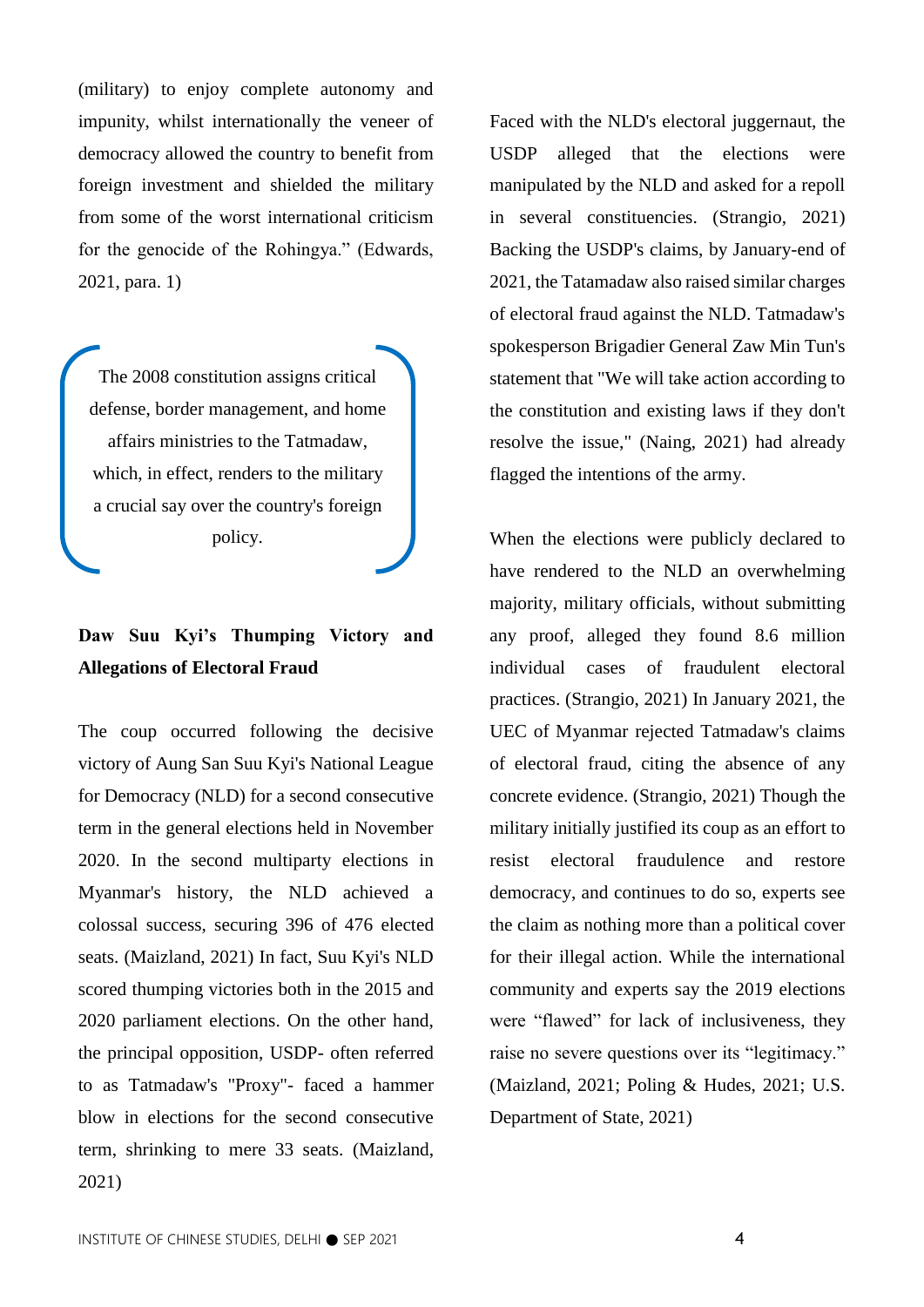# **Suu Kyi Growing Popularity and Tatmadaw's Threat Perceptions**

The coup, as of now, seems to be a combined outcome of a multitude of factors. The friction between the Suu Kyi-led civilian government and Tatmadaw leadership over the distribution of powers- the roots of which lies in the military-drafted constitution of 2008- has been one significant factor. (Naing & McPherson, 2019; Poling & Hudes, 2021) The complex relationships between the civilian and military power centers were exacerbated when applied in relation to Daw Aung San Suu Kyi. Suu Kyi was never a comfortable partner for the Tatmadaw, given her decades-long fight against the military junta to bring in democracy and her 15 years of detention had complicated matters for the Tatmadaw leadership. Thus, in the constitution which it framed, the military had incorporated provisions which were clearly directed against Daw Suu Kyi assuming the Presidential office which, according to the constitution, was supposed to head the executive branch of the civilian government. (Parameswaran, 2019)

Suu Kyi was never a comfortable partner for the Tatmadaw, given her decades-long fight against the military junta to bring in democracy and her 15 years of detention had complicated matters for the Tatmadaw leadership.

Since "Chapter 3, Article 59(f) of the constitution" bars an individual from assuming President post on grounds of foreign citizenship of "one of the parents, the spouse, one of the legitimate children or their spouses" Suu Kyi was ineligible as her late husband, and two sons are British citizens. (Barker, 2015) Though Suu Kyi held discussions after her 2015 election victory, with Tatmadaw to become the President of Myanmar, amending the constitution, military generals did not pay heed to her demands. (The Guardian, 2016)

Military generals unjustly blocked Suu Kyi from heading the civilian government in 2015 against the overwhelming popular mandate, winning 77% of the available seats. (Holmes, 2015) Nevertheless, in a severe blow for Tatmadaw leadership, Suu Kyi emerged as the de-facto head of the state by creating a special post of "State Counselor." (Cochrane, 2016) Given these, both the military and Daw Suu Kyi began to harbor suspicion of each other, despite the absence of explicit friction. (Poling & Hudes, 2021) Some sources aver that Suu Kyi and the Tatmadaw leadership had hardly exchanged words since 2016. (Strangio, 2021)

Even if the "de-facto veto" power provides military the ability to preempt any constitutional amendment, the agenda of constitutional reform limiting the military's powers, which Daw Suu Kyi had sought to push forward, increased the military's threat perception of her. (Parameswaran, 2019) The campaign for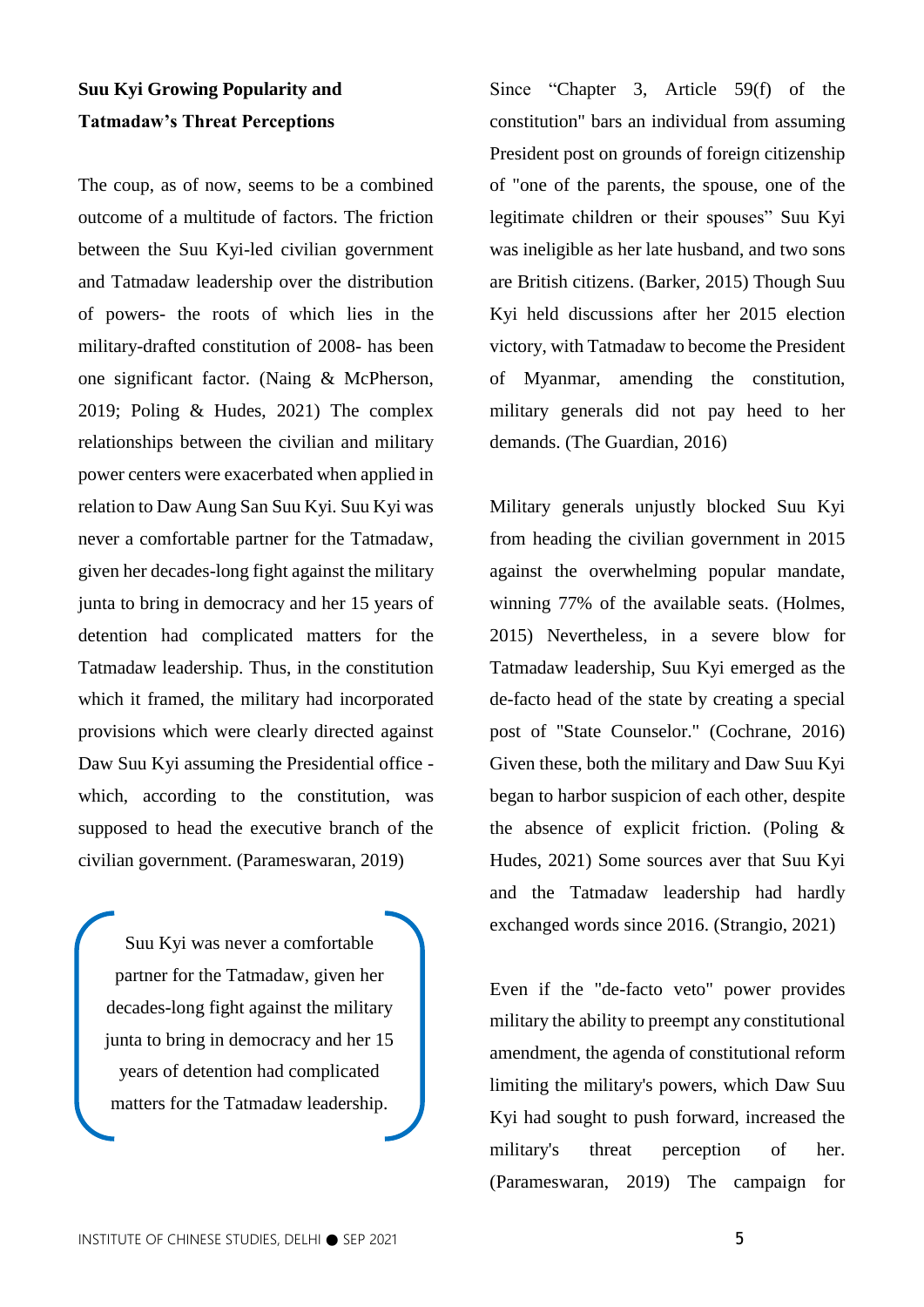constitutional reforms, which, in effect, was spearheaded against the Tatmadaw, had been Suu Kyi's electoral agenda through which she mobilized her vote base. (Parameswaran, 2019) In February 2019, the latest development in this sequence occurred when Suu Kyi constituted (Naing, 2019) a parliamentary committee to suggest constitutional amendments, which was one further step in her challenge of the Tatmadaw.

The sweeping victory of the NLD for the second consecutive term, which also, incidentally led to USDP gasping to preserve its own electoral relevance, widened the Tatmadaw's threat perception from Daw Suu Kyi. (Strangio, 2021) Aside from its continued hold on the mandatory 25% reserved seats, the voice of the military had literally vanished in Myanmar's parliament. Stanly Johny, International Affairs Editor at The Hindu, rightly points out, "The Generals may have sensed that even the limited democratic experiment was gradually threatening the military's entrenched interests with Suu Kyi remaining immensely popular." (Johny, 2021)

Another major factor that many experts believe could have acted as a major proximate cause for the February coup is the personal political ambitions of the Senior military general and Commander-in-Chief of Tatmadaw, Min Aung Hlaing. (Poling & Hudes, 2021) (Edwards, 2021) Min Aung Hlaing reportedly had hopes of assuming the Presidential office. (Johny, 2021) Edwards says that the intentions of Aung Hlaing to stick on to power would have contributed to the coup as he was supposed to retire from service soon. Yet, this could not be the sole reason as Edwards says the coup may not have occurred if the Tatmadaw-backed USDP had come to power in elections. (Edwards, 2021)

**International Response to Coup: Choosing Between "Ethics" and "Interests"** 

Within weeks after the military quashed Myanmar's democracy, the U.S., U.K., E.U., New Zealand, and Canada responded with sanctions

l

Except for the Tatmadaw, nobody wanted the coup. Yet, the global response to the coup varied according to each country's distinct interests. While countries such as United States, European Union, and the United Kingdom excoriated the military takeover and were quick to impose sanctions, others, including China, India, ASEAN members, and U.S. allies like Japan, having more direct interests in Myanmar, either limited their response to condemning the coup or in some case even hesitated to "condemn" it.

The harsh response to the military takeover came from Washington and its allies. Within weeks after the military quashed Myanmar's democracy, the U.S., U.K., E.U., New Zealand, and Canada responded with sanctions to pressurize the junta to restore democracy.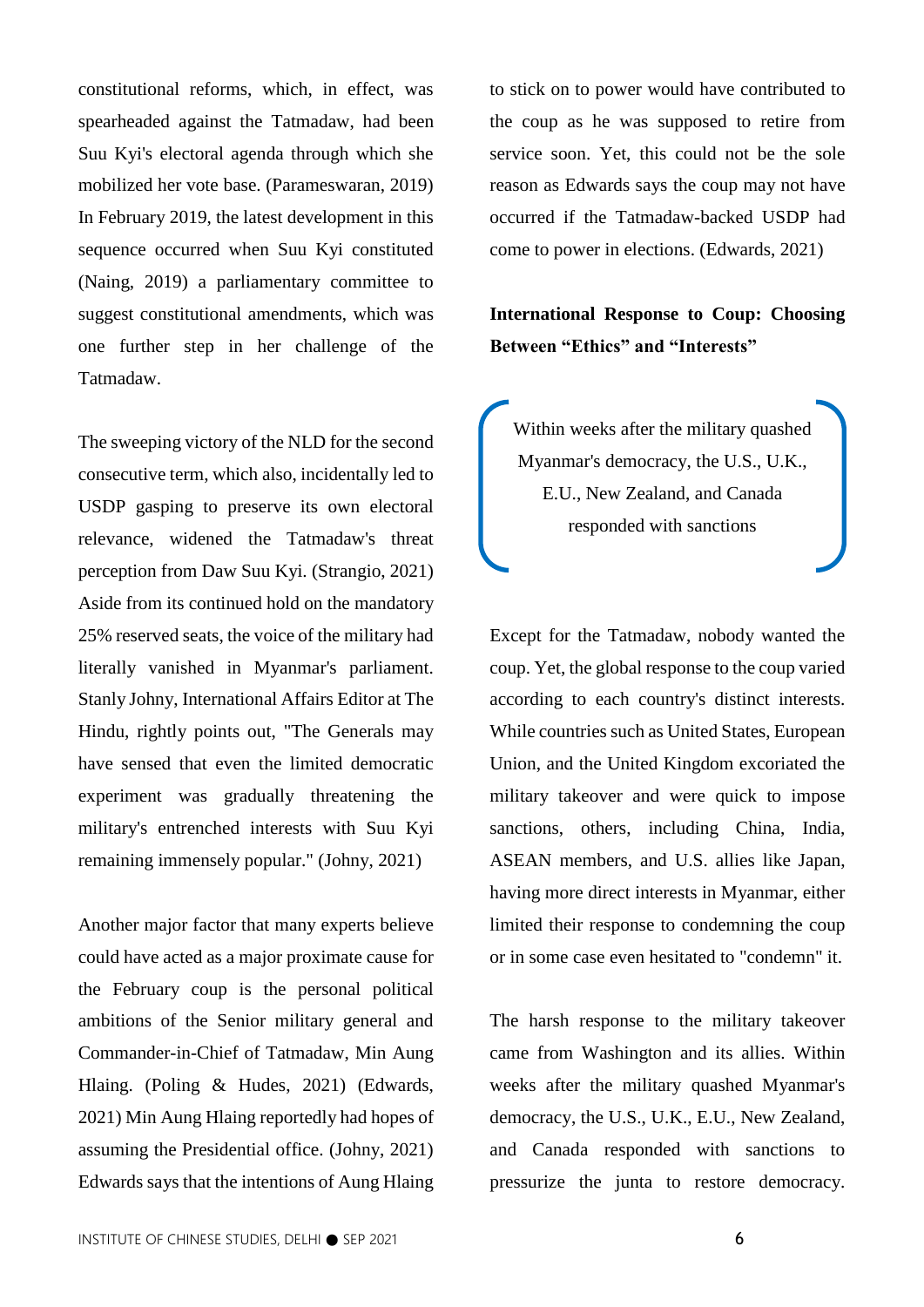(Lewis, 2021) Aimed at further pressurizing Myanmar's generals, U.K., Canada, and the U.S. in May and E.U. in June, declared fresh sanctions. (Al Jazeera, 2021; Reuters, 2021) Notably, all these have been "targeted sanctions" against specific military officials, their supporters and intended to harm their economic interests, thus ensuring that ordinary citizens of Myanmar did not suffer.

Moscow, which had hardly anything to lose from the coup (unlike China), has emerged as the largest beneficiary of the coup.

As in the past, such as during the Rohingya crisis, international response to the coup has been divided, based on "liberal" and "realist" perspectives. While countries including the U.S., Canada, and E.U. have followed a "liberalist" perspective and a policy that prioritized human rights and democratic values, countries such as China, Russia, Japan, and even India have opted for "realist diplomacy," aimed at keeping their economic and strategic interests intact. Moscow, which had hardly anything to lose from the coup (unlike China), and having little or no concern about undermining democracy, has emerged as the largest beneficiary of the coup. Seizing every opportunity from Nay Pyi Taw's international estrangement, Moscow has emerged as the most prominent active supporter of the Tatmadaw

and has reportedly begun negotiating arms sales. (Forrest, 2021)

Following the coup, all eyes have turned to Beijing, as it has been the largest external stakeholder in Myanmar, thus having most interests at stake and had been Tatmadaw's most significant source of backing, whenever it faced global outrage. Beijing was "unhappy" about the military takeover since the political instability, and the chaos resulting from the coup would hamper wide-ranging Chinese investments and the rollout of mega-Chinese infrastructure projects. (Tower & Clapp, 2021; Tiezzi, 2021) Nevertheless, it is indisputable that Beijing would back the junta to minimize any damage to its own interests, through a policy that Elliott Prasse-Freeman- a Myanmar expert at the National University of Singapore- describes as "tacit support, if not emphatic endorsement." (BBC, 2021; Tiezzi, 2021)

The conflicting interests of major powers on the issue, resulting in opposite and conflicting actions, in fact, complicate the crises. Since Beijing and Moscow back the Tatmadaw for economic and strategic purposes and are expected to "veto" any move against the junta at the UNSC, as in the past, which in turn would restrict the UNSC's capacity to act on this issue. Simon Denyer (2021) points out that the "extensive business interests, a genuine belief in engagement and a desire not to cede strategic ground to China" limit support for the U.S.-led sanctions from even its own allies. (para. 1)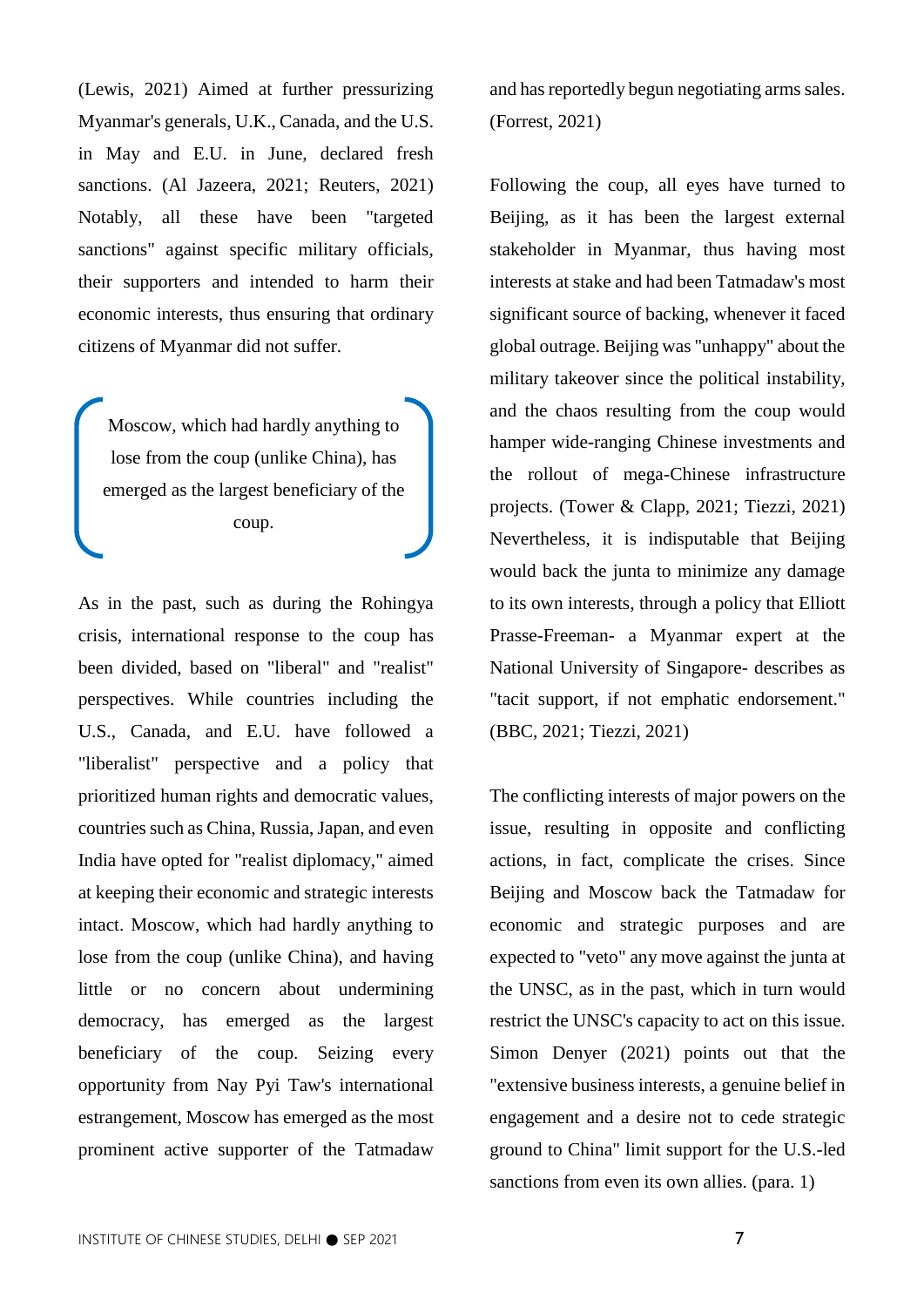On its part, New Delhi - wary of increased Chinese influence in its neighborhood - would continue to work with Myanmar's generals with the motive of keeping China under check and securing its own connectivity, economic, security, and strategic interests. (Parthasarathy, 2021) The "Lower House" of the Japanese parliament passed a resolution against the military takeover, but refusing to bring in sanctions, Tokyo has signaled that it would continue engaging with Myanmar. (The Japan Times, 2021) Though Tokyo perceives the coup as disruptive, trade, investment, and fear of Beijing taking advantage of international isolation, makes Tokyo work with Myanmar's generals. (Denyer, 2021) As countries such as India and Japan, apprehensive of Chinese expansionism, fear that international isolation would only provide ground for increased China's strategic grip over Myanmar, the scope of collective actions against the coup, even from the like-minded democracies, has been constrained. (Reuters, 2021)

Beijing was "unhappy" about the military takeover since the political instability and the chaos resulting from the coup would hamper wide-ranging Chinese investments and the rollout of mega-Chinese infrastructure projects.

**Future of Myanmar's Democracy: Need for Coordinated Action**

In fact, over the years, the threat of a military takeover was hanging over Myanmar's democracy like a sword of Damocles. With weak institutions, civil society, and a constitution that places the military above an elected government, Nay Pyi Taw's civilian government has always been susceptible to being undermined by the military generals. What had been going on in Myanmar was a "conditional democracy," where the "terms and conditions' 'were predominantly defined by the military generals. In spite of the limitations of a "semi-democracy," Myanmar's democracy had been making substantial progress under the elected government. The coup has inflicted a high cost on this process of democratic transition.

Going backward from its own promise to conduct elections after a year, the military has announced a new date of August 2023 for election, thus reinstating concerns of military rule indefinitely extending. (AlJazeera, 2021; Maizland, 2021) While the intensity and scale of popular resistance against the coup has come down, the risk of outbreak of an outright civil war still persists.

At present, restoring democracy in Myanmar seems challenging as the generals will not accommodate Daw Suu Kyi and they are aware she would easily return to power if a "free and fair" re-election is conducted. Therefore, given the Tatmadaw's persisting influence in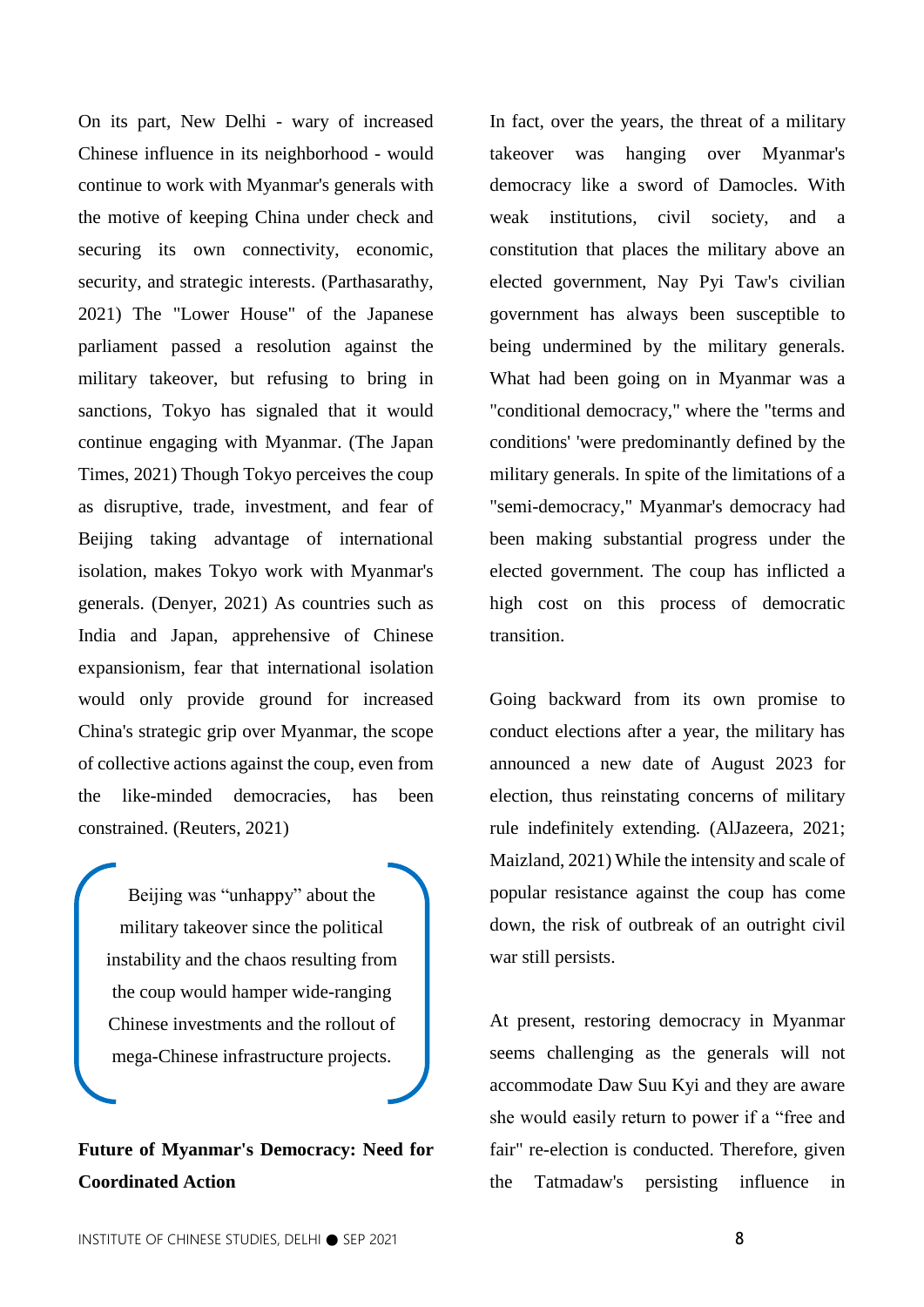Myanmar's judicial system, analysts view the court trial initiated against Suu Kyi as an effort to impede her from future elections. (Edwards, 2021) The present sanctions are incapable of yielding a desired level of coercion as Myanmar's Asian partners would work against it. Thus, to restore Myanmar's democracy, reaching a consensus, at least among the U.S. allies and like-minded nations is vital.

### **References**

AlJazeera. 2021. 'US, Canada and UK impose new sanctions on Myanmar military', 17 May, [https://www.aljazeera.com/news/2021/5/17/us](https://www.aljazeera.com/news/2021/5/17/us-canada-and-uk-impose-new-sanctions-on-myanmar-military)[canada-and-uk-impose-new-sanctions-on](https://www.aljazeera.com/news/2021/5/17/us-canada-and-uk-impose-new-sanctions-on-myanmar-military)[myanmar-military](https://www.aljazeera.com/news/2021/5/17/us-canada-and-uk-impose-new-sanctions-on-myanmar-military) (accessed on 26 July 2021)

Anne Barker. 2015. 'Myanmar election: Why can't Aung San Suu Kyi be president and why is the country in leadership limbo?', ABC News, 09 November, [https://www.abc.net.au/news/2015-11-](https://www.abc.net.au/news/2015-11-10/myanmar-election-explained/6928542?nw=0) [10/myanmar-election](https://www.abc.net.au/news/2015-11-10/myanmar-election-explained/6928542?nw=0)[explained/6928542?nw=0](https://www.abc.net.au/news/2015-11-10/myanmar-election-explained/6928542?nw=0) (accessed on 26 July 2021)

BBC. 2021. 'Myanmar coup: China blocks UN condemnation as protest grows', 03 February, [https://www.bbc.com/news/world-asia-](https://www.bbc.com/news/world-asia-55913947)[55913947](https://www.bbc.com/news/world-asia-55913947) (accessed on 26 July 2021)

Brett Forrest. 2021. 'Russia Emerges as Key Backer of Myanmar's Military Post-Coup', The Wall Street Journal, 16 July,

[https://www.wsj.com/articles/russia](https://www.wsj.com/articles/russia-emerges-as-key-backer-of-myanmars-military-post-coup-11626433200)[emerges-as-key-backer-of-myanmars](https://www.wsj.com/articles/russia-emerges-as-key-backer-of-myanmars-military-post-coup-11626433200)[military-post-coup-11626433200](https://www.wsj.com/articles/russia-emerges-as-key-backer-of-myanmars-military-post-coup-11626433200) (accessed on 26 July 2021)Crisis Group, 2021. Myanmar's Military Struggles to Control the Virtual Battlefield, 18 May, [https://www.crisisgroup.org/asia/south](https://www.crisisgroup.org/asia/south-east-asia/myanmar/314-myanmars-military-struggles-control-virtual-battlefield)[east-asia/myanmar/314-myanmars](https://www.crisisgroup.org/asia/south-east-asia/myanmar/314-myanmars-military-struggles-control-virtual-battlefield)[military-struggles-control-virtual](https://www.crisisgroup.org/asia/south-east-asia/myanmar/314-myanmars-military-struggles-control-virtual-battlefield)[battlefield](https://www.crisisgroup.org/asia/south-east-asia/myanmar/314-myanmars-military-struggles-control-virtual-battlefield) (accessed on 26 July 2021)

David Brenner. 2017. Inside the Karen Insurgency: Explaining Conflict and Conciliation in Myanmar's Changing Borderlands, Asian Security, 18 April, Volume. 14, Issue. 02, 83-99. (accessed on 26 July 2021)

Emily Fishbein, et al. 2021. Myanmar military adopts 'four cuts' to stamp out coup opponents, AlJazeera, 05 July, [https://www.aljazeera.com/news/2021/7/5/](https://www.aljazeera.com/news/2021/7/5/the-people-hate-them-more-indiscriminate-attacks-on-civilians) [the-people-hate-them-more](https://www.aljazeera.com/news/2021/7/5/the-people-hate-them-more-indiscriminate-attacks-on-civilians)[indiscriminate-attacks-on-civilians](https://www.aljazeera.com/news/2021/7/5/the-people-hate-them-more-indiscriminate-attacks-on-civilians) (accessed on 26 July 2021)

G Parthasarathy. 2021. 'The complexities of dealing with Myanmar', BusinessLine, 15 March, [https://www.thehindubusinessline.com/opi](https://www.thehindubusinessline.com/opinion/columns/g-parthasarathy/the-complexities-of-dealing-with-myanmar/article34076624.ece) [nion/columns/g-parthasarathy/the](https://www.thehindubusinessline.com/opinion/columns/g-parthasarathy/the-complexities-of-dealing-with-myanmar/article34076624.ece)[complexities-of-dealing-with](https://www.thehindubusinessline.com/opinion/columns/g-parthasarathy/the-complexities-of-dealing-with-myanmar/article34076624.ece)[myanmar/article34076624.ece](https://www.thehindubusinessline.com/opinion/columns/g-parthasarathy/the-complexities-of-dealing-with-myanmar/article34076624.ece) (accessed on 26 July 2021)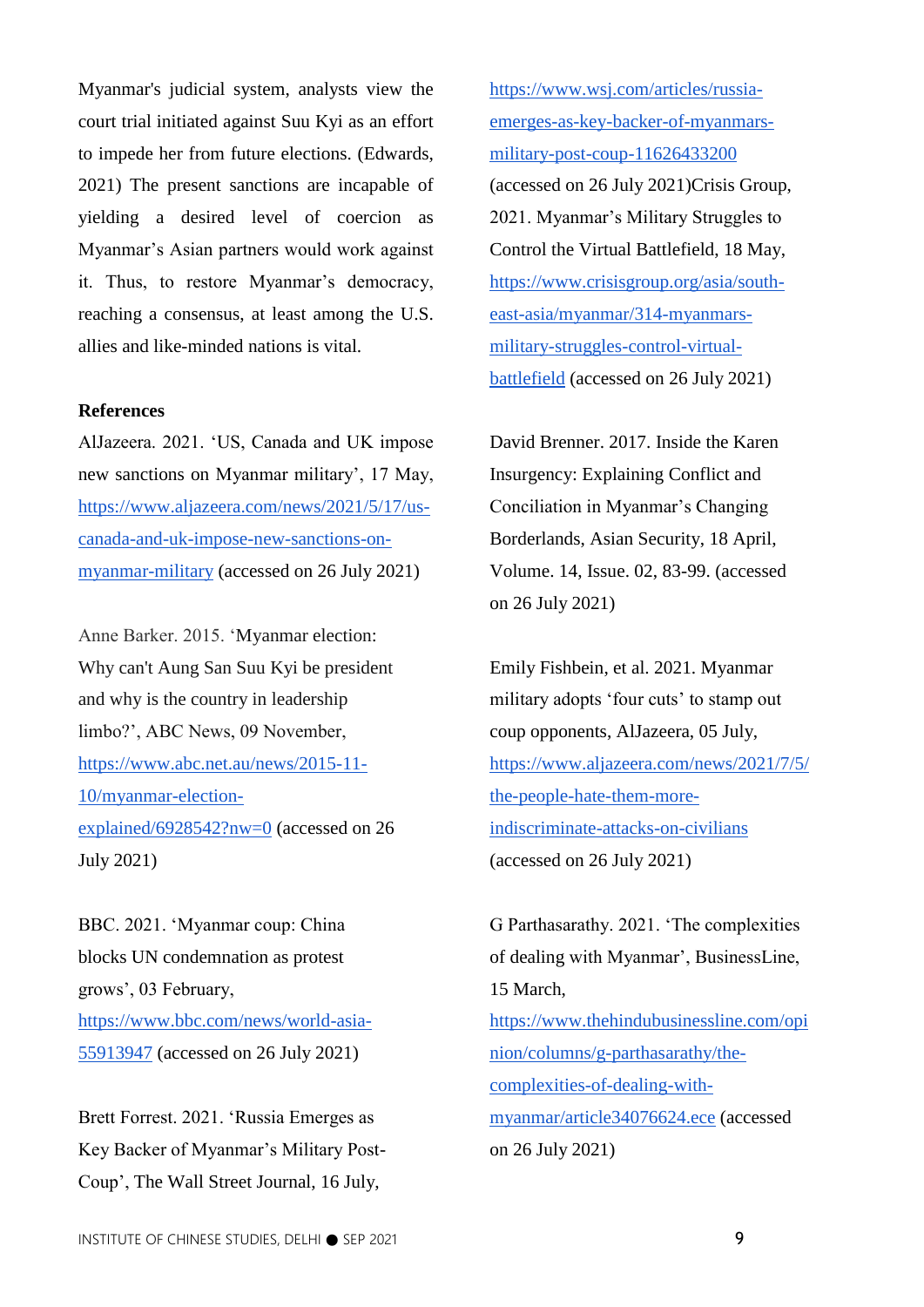Gregory B. Poling, Simon Tran Hudes. 2021. 'Is Myanmar Headed for Collapse or Revolution?', CSIS, 07 May, [https://www.csis.org/analysis/myanmar](https://www.csis.org/analysis/myanmar-headed-collapse-or-revolution)[headed-collapse-or-revolution](https://www.csis.org/analysis/myanmar-headed-collapse-or-revolution) Gregory B. Poling, Simon Tran Hudes. 2021. 'Myanmar's Military Seizes Power', CSIS, 01 February, [https://www.csis.org/analysis/myanmars](https://www.csis.org/analysis/myanmars-military-seizes-power)[military-seizes-power](https://www.csis.org/analysis/myanmars-military-seizes-power) (accessed on 26 July

2021)

[Jason Tower;](https://www.usip.org/people/jason-tower) [Priscilla A. Clapp.](https://www.usip.org/people/priscilla-clapp) 2021. 'Chaos in Myanmar Is China's Nightmare', United States Institute of Peace, 28 May, [https://www.usip.org/publications/2021/05](https://www.usip.org/publications/2021/05/chaos-myanmar-chinas-nightmare) [/chaos-myanmar-chinas-nightmare](https://www.usip.org/publications/2021/05/chaos-myanmar-chinas-nightmare) (accessed on 26 July 2021)

[Joshua Kurlantzick.](https://www.cfr.org/expert/joshua-kurlantzick) 2021. 'Myanmar's Spiraling Humanitarian Crisis', Council on Foreign Relations, 06 May, [https://www.cfr.org/blog/myanmars](https://www.cfr.org/blog/myanmars-spiraling-humanitarian-crisis)[spiraling-humanitarian-crisis](https://www.cfr.org/blog/myanmars-spiraling-humanitarian-crisis) (accessed on 26 July 2021)

Laura Edwards. 2021. 'Myanmar Coup, Explained', Penn Today, 10 February, [https://penntoday.upenn.edu/news/myanmar](https://penntoday.upenn.edu/news/myanmar-coup-explained)[coup-explained](https://penntoday.upenn.edu/news/myanmar-coup-explained) (accessed on 26 July 2021)

Liam Cochrane. 2016. 'Aung San Suu Kyi to become 'State Counsellor' of Myanmar', ABC News, 05 April,

[https://www.abc.net.au/news/2016-04-](https://www.abc.net.au/news/2016-04-05/aung-san-suu-kyi-to-become-state-counsellor/7301994) [05/aung-san-suu-kyi-to-become-state](https://www.abc.net.au/news/2016-04-05/aung-san-suu-kyi-to-become-state-counsellor/7301994)[counsellor/7301994](https://www.abc.net.au/news/2016-04-05/aung-san-suu-kyi-to-become-state-counsellor/7301994) (accessed on 26 July 2021) [Lindsay Maizland.](https://www.cfr.org/bio/lindsay-maizland) 2021. 'Myanmar's Troubled History: Coups, Military Rule, and Ethnic Conflict', Council on Foreign Relations. 10 February. [https://www.cfr.org/backgrounder/myanm](https://www.cfr.org/backgrounder/myanmar-history-coup-military-rule-ethnic-conflict-rohingya) [ar-history-coup-military-rule-ethnic](https://www.cfr.org/backgrounder/myanmar-history-coup-military-rule-ethnic-conflict-rohingya)[conflict-rohingya.](https://www.cfr.org/backgrounder/myanmar-history-coup-military-rule-ethnic-conflict-rohingya) (accessed on 26 July 2021)

Lucas Myers. 2021. 'Myanmar's National Unity Government and Its Prospects for Military', Wilson Center, 22 June, [https://www.wilsoncenter.org/blog](https://www.wilsoncenter.org/blog-post/myanmars-national-unity-government-and-its-prospects-military-victory)[post/myanmars-national-unity](https://www.wilsoncenter.org/blog-post/myanmars-national-unity-government-and-its-prospects-military-victory)[government-and-its-prospects-military](https://www.wilsoncenter.org/blog-post/myanmars-national-unity-government-and-its-prospects-military-victory)[victory](https://www.wilsoncenter.org/blog-post/myanmars-national-unity-government-and-its-prospects-military-victory) (accessed on 26 July 2021)

Oliver Holmes. 2015. 'Final Myanmar results show Aung San Suu Kyi's party won 77% of seats', The Guardian, [https://www.theguardian.com/world/2015/](https://www.theguardian.com/world/2015/nov/23/final-myanmar-results-show-aung-san-suu-kyis-party-won-77-of-seats) [nov/23/final-myanmar-results-show-aung](https://www.theguardian.com/world/2015/nov/23/final-myanmar-results-show-aung-san-suu-kyis-party-won-77-of-seats)[san-suu-kyis-party-won-77-of-seats](https://www.theguardian.com/world/2015/nov/23/final-myanmar-results-show-aung-san-suu-kyis-party-won-77-of-seats) (accessed on 26 July 2021)

Prashanth Parameswaran. 2019. 'What's Behind the New Constitution Change Push in Myanmar?', The Diplomat, 30 January,

[https://thediplomat.com/2019/01/whats-in-](https://thediplomat.com/2019/01/whats-in-the-new-constitution-change-push-in-myanmar/)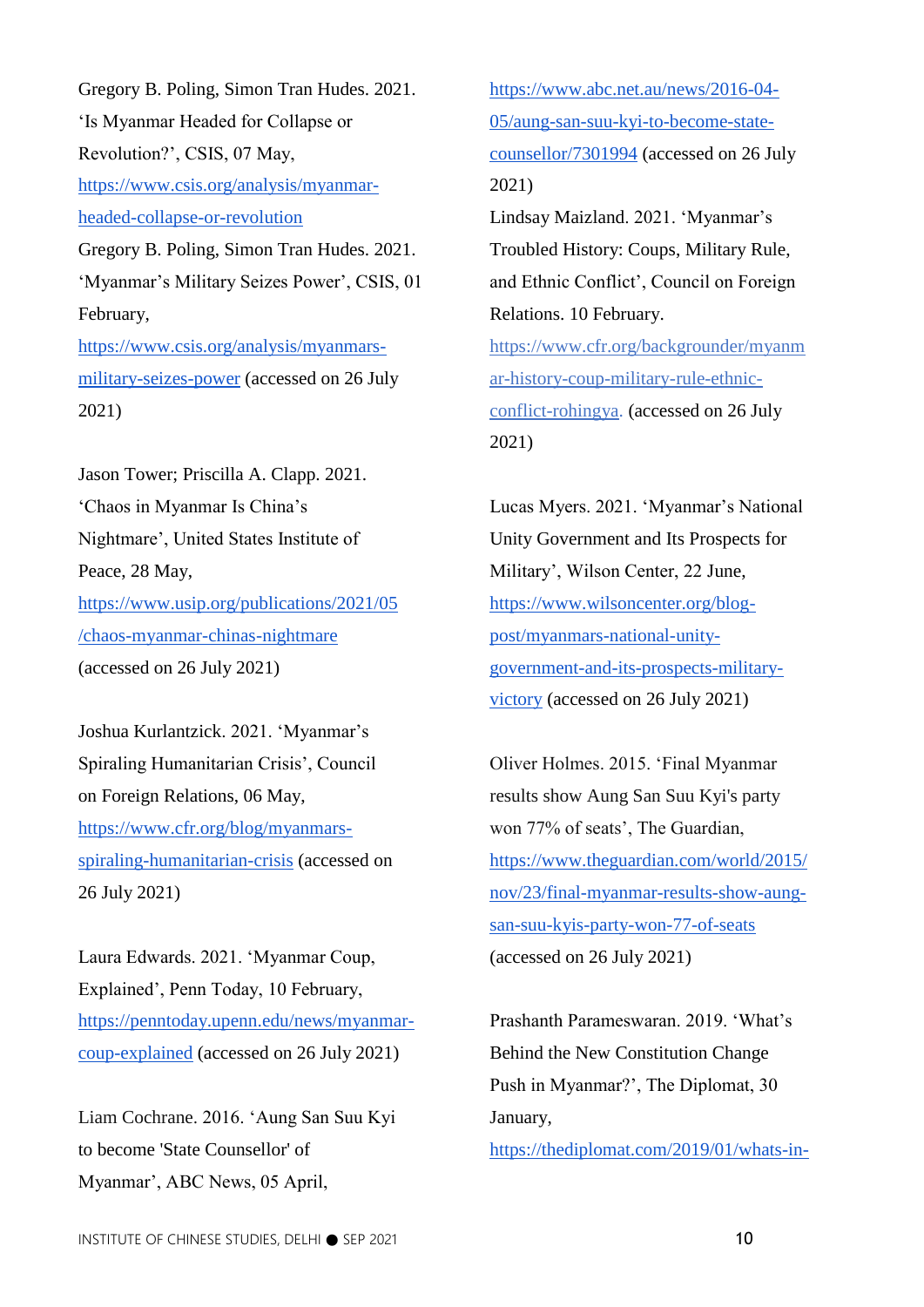[the-new-constitution-change-push-in](https://thediplomat.com/2019/01/whats-in-the-new-constitution-change-push-in-myanmar/)[myanmar/](https://thediplomat.com/2019/01/whats-in-the-new-constitution-change-push-in-myanmar/) (accessed on 26 July 2021)

Reuters. 2021. 'Myanmar military seizes power, detains elected leader Aung San Suu Kyi', 01 February, [https://www.reuters.com/article/myanmar](https://www.reuters.com/article/myanmar-politics-int-idUSKBN2A11W6)[politics-int-idUSKBN2A11W6](https://www.reuters.com/article/myanmar-politics-int-idUSKBN2A11W6) (accessed on 26 July 2021)

Reuters. 2021. 'EU to impose new sanctions on Myanmar junta, companies top envoy', 03 June, [https://www.reuters.com/world/eu](https://www.reuters.com/world/eu-impose-new-sanctions-myanmar-junta-companies-top-envoy-2021-06-03/)[impose-new-sanctions-myanmar-junta](https://www.reuters.com/world/eu-impose-new-sanctions-myanmar-junta-companies-top-envoy-2021-06-03/)[companies-top-envoy-2021-06-03/](https://www.reuters.com/world/eu-impose-new-sanctions-myanmar-junta-companies-top-envoy-2021-06-03/) (accessed on 26 July 2021)

Reuters. 2021. 'U.N. to Myanmar military: Now release Aung San Suu Kyi', 01 July, [https://www.reuters.com/world/asia](https://www.reuters.com/world/asia-pacific/un-myanmar-military-now-release-aung-san-suu-kyi-2021-07-01/)[pacific/un-myanmar-military-now-release-](https://www.reuters.com/world/asia-pacific/un-myanmar-military-now-release-aung-san-suu-kyi-2021-07-01/)

[aung-san-suu-kyi-2021-07-01/](https://www.reuters.com/world/asia-pacific/un-myanmar-military-now-release-aung-san-suu-kyi-2021-07-01/) (accessed on 26 July 2021)

Reuters. 2021. Myanmar activists say more than 800 killed by security forces since coup, 17 May, [https://www.reuters.com/world/asia](https://www.reuters.com/world/asia-pacific/myanmar-activists-say-more-than-800-killed-by-security-forces-since-coup-2021-05-18/)[pacific/myanmar-activists-say-more-than-800](https://www.reuters.com/world/asia-pacific/myanmar-activists-say-more-than-800-killed-by-security-forces-since-coup-2021-05-18/) [killed-by-security-forces-since-coup-2021-05-](https://www.reuters.com/world/asia-pacific/myanmar-activists-say-more-than-800-killed-by-security-forces-since-coup-2021-05-18/) [18/](https://www.reuters.com/world/asia-pacific/myanmar-activists-say-more-than-800-killed-by-security-forces-since-coup-2021-05-18/) (accessed on 26 July 2021)

Reuters. 2021. 'Japan defence official warns Myanmar coup could increase

China's influence in region', 01 February, [https://www.reuters.com/article/us](https://www.reuters.com/article/us-myanmar-politics-japan-idUSKBN2A20PX)[myanmar-politics-japan](https://www.reuters.com/article/us-myanmar-politics-japan-idUSKBN2A20PX)[idUSKBN2A20PX](https://www.reuters.com/article/us-myanmar-politics-japan-idUSKBN2A20PX) (accessed on 26 July 2021) Sebastian Strangio. 2021. 'Amid Coup Fears, Myanmar's Election Commission Rejects Army Election Fraud Claims', The Diplomat, 29 January, [https://thediplomat.com/2021/01/amid](https://thediplomat.com/2021/01/amid-coup-fears-myanmars-election-commission-rejects-army-election-fraud-claims/)[coup-fears-myanmars-election](https://thediplomat.com/2021/01/amid-coup-fears-myanmars-election-commission-rejects-army-election-fraud-claims/)[commission-rejects-army-election-fraud](https://thediplomat.com/2021/01/amid-coup-fears-myanmars-election-commission-rejects-army-election-fraud-claims/)[claims/](https://thediplomat.com/2021/01/amid-coup-fears-myanmars-election-commission-rejects-army-election-fraud-claims/) (accessed on 26 July 2021)

Shannon Tiezzi. 2021. 'What the Myanmar Coup Means for China', The Diplomat, 03 February, [https://thediplomat.com/2021/02/what](https://thediplomat.com/2021/02/what-the-myanmar-coup-means-for-china/)[the-myanmar-coup-means-for-china/](https://thediplomat.com/2021/02/what-the-myanmar-coup-means-for-china/) (accessed on 26 July 2021)

Shoon Naing. 2021. 'Myanmar army warns may 'take action' over its election dispute', Reuters, 26 January, [https://www.reuters.com/article/us-myanmar](https://www.reuters.com/article/us-myanmar-military-idUSKBN29V1HI)[military-idUSKBN29V1HI](https://www.reuters.com/article/us-myanmar-military-idUSKBN29V1HI) (accessed on 26 July 2021)

Shoon Naing, [Poppy McPherson.](https://www.reuters.com/journalists/poppy-mcpherson) 2019. 'Myanmar Suu Kyi's party clashes with military over proposal to change armydrafted charter', Reuters, 28 January, [https://www.reuters.com/article/us](https://www.reuters.com/article/us-myanmar-constitution-idUSKCN1PN0C2)[myanmar-constitution-idUSKCN1PN0C2](https://www.reuters.com/article/us-myanmar-constitution-idUSKCN1PN0C2) (accessed on 26 July 2021)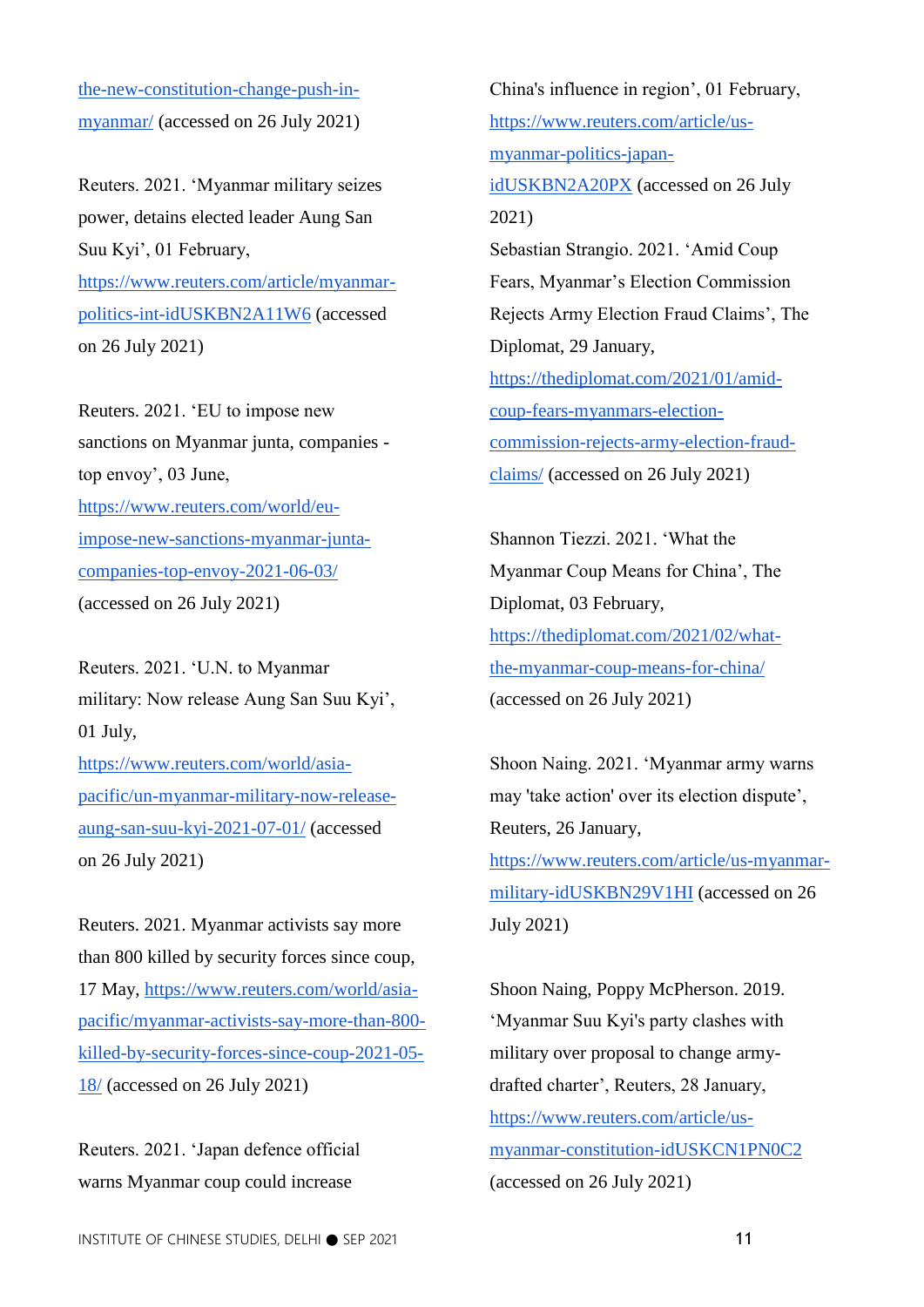Shoon Naing. 2019. 'Myanmar parliament approves panel to discuss constitution despite military protest', Reuters, 05 February,

[https://www.reuters.com/article/uk](https://www.reuters.com/article/uk-myanmar-constitution-idUKKCN1PV0D1)[myanmar-constitution-idUKKCN1PV0D1](https://www.reuters.com/article/uk-myanmar-constitution-idUKKCN1PV0D1) (accessed on 26 July 2021)

Simon Denyer. 2021. 'After Myanmar coup, Biden's Asian allies may balk at sanctions against military', The Washington Post, 04 February, [https://www.washingtonpost.com/world/as](https://www.washingtonpost.com/world/asia_pacific/myanmar-coup-sanctions-japan-biden/2021/02/04/cd9ec4da-668c-11eb-bab8-707f8769d785_story.html) [ia\\_pacific/myanmar-coup-sanctions-japan](https://www.washingtonpost.com/world/asia_pacific/myanmar-coup-sanctions-japan-biden/2021/02/04/cd9ec4da-668c-11eb-bab8-707f8769d785_story.html)[biden/2021/02/04/cd9ec4da-668c-11eb](https://www.washingtonpost.com/world/asia_pacific/myanmar-coup-sanctions-japan-biden/2021/02/04/cd9ec4da-668c-11eb-bab8-707f8769d785_story.html)[bab8-707f8769d785\\_story.html](https://www.washingtonpost.com/world/asia_pacific/myanmar-coup-sanctions-japan-biden/2021/02/04/cd9ec4da-668c-11eb-bab8-707f8769d785_story.html) (accessed on 26 July 2021)

Simon Lewis. 2021. 'Factbox: Sanctions imposed against Myanmar's generals since they seized power', Reuters, 19 March,

[https://www.reuters.com/article/us](https://www.reuters.com/article/us-myanmar-politics-sanctions-factbox-idUSKBN2BB14E)[myanmar-politics-sanctions-factbox](https://www.reuters.com/article/us-myanmar-politics-sanctions-factbox-idUSKBN2BB14E)[idUSKBN2BB14E](https://www.reuters.com/article/us-myanmar-politics-sanctions-factbox-idUSKBN2BB14E) (accessed on 26 July 2021)

Stanly Johny. 2021. 'Explainer | Why did the Myanmar military stage a coup?', The Hindu, 02 February,

[https://www.thehindu.com/news/internatio](https://www.thehindu.com/news/international/explainer-why-did-the-myanmar-military-stage-a-coup/article33732207.ece) [nal/explainer-why-did-the-myanmar](https://www.thehindu.com/news/international/explainer-why-did-the-myanmar-military-stage-a-coup/article33732207.ece)[military-stage-a-coup/article33732207.ece](https://www.thehindu.com/news/international/explainer-why-did-the-myanmar-military-stage-a-coup/article33732207.ece) (accessed on 26 July 2021)

The Guardian. 2016. 'Aung San Suu Kyi could become Myanmar president after 'positive' talks - reports', 08 February, [https://www.theguardian.com/world/2016/](https://www.theguardian.com/world/2016/feb/08/aung-san-suu-kyi-myanmar-president-positive-talks) [feb/08/aung-san-suu-kyi-myanmar](https://www.theguardian.com/world/2016/feb/08/aung-san-suu-kyi-myanmar-president-positive-talks)[president-positive-talks](https://www.theguardian.com/world/2016/feb/08/aung-san-suu-kyi-myanmar-president-positive-talks) (accessed on 26 July 2021)

The Japan Times. 2021. 'Japan's Lower House slams Myanmar coup, calling for return to democracy', 08 June, [https://www.japantimes.co.jp/news/2021/0](https://www.japantimes.co.jp/news/2021/06/08/national/politics-diplomacy/japan-myanmar-resolution/) [6/08/national/politics-diplomacy/japan](https://www.japantimes.co.jp/news/2021/06/08/national/politics-diplomacy/japan-myanmar-resolution/)[myanmar-resolution/](https://www.japantimes.co.jp/news/2021/06/08/national/politics-diplomacy/japan-myanmar-resolution/) (accessed on 26 July 2021)

UN News. 2021. 'Security Council calls for release of Aung San Suu Kyi, pledging 'continued support' for Myanmar's democratic transition', 04 February, <https://news.un.org/en/story/2021/02/1083852> (accessed on 26 July 2021)

U.S. Department of State. 2021. 'U.S. Relations with Burma', 03 June, [https://www.state.gov/u-s-relations-with](https://www.state.gov/u-s-relations-with-burma/#:~:text=State%2FPRM%20is%20also%20providing,for%20populations%20affected%20by%20violence.&text=The%20United%20States%20has%20also,other%20abuses%20committed%20in%20Burma)[burma/#:~:text=State%2FPRM%20is%20also](https://www.state.gov/u-s-relations-with-burma/#:~:text=State%2FPRM%20is%20also%20providing,for%20populations%20affected%20by%20violence.&text=The%20United%20States%20has%20also,other%20abuses%20committed%20in%20Burma) [%20providing,for%20populations%20affected](https://www.state.gov/u-s-relations-with-burma/#:~:text=State%2FPRM%20is%20also%20providing,for%20populations%20affected%20by%20violence.&text=The%20United%20States%20has%20also,other%20abuses%20committed%20in%20Burma) [%20by%20violence.&text=The%20United%20](https://www.state.gov/u-s-relations-with-burma/#:~:text=State%2FPRM%20is%20also%20providing,for%20populations%20affected%20by%20violence.&text=The%20United%20States%20has%20also,other%20abuses%20committed%20in%20Burma) [States%20has%20also,other%20abuses%20co](https://www.state.gov/u-s-relations-with-burma/#:~:text=State%2FPRM%20is%20also%20providing,for%20populations%20affected%20by%20violence.&text=The%20United%20States%20has%20also,other%20abuses%20committed%20in%20Burma) [mmitted%20in%20Burma.](https://www.state.gov/u-s-relations-with-burma/#:~:text=State%2FPRM%20is%20also%20providing,for%20populations%20affected%20by%20violence.&text=The%20United%20States%20has%20also,other%20abuses%20committed%20in%20Burma) (accessed on 26 July 2021)

Vikram Nehru. 2015. Myanmar's Military Keeps Form Grip on Democratic Transition,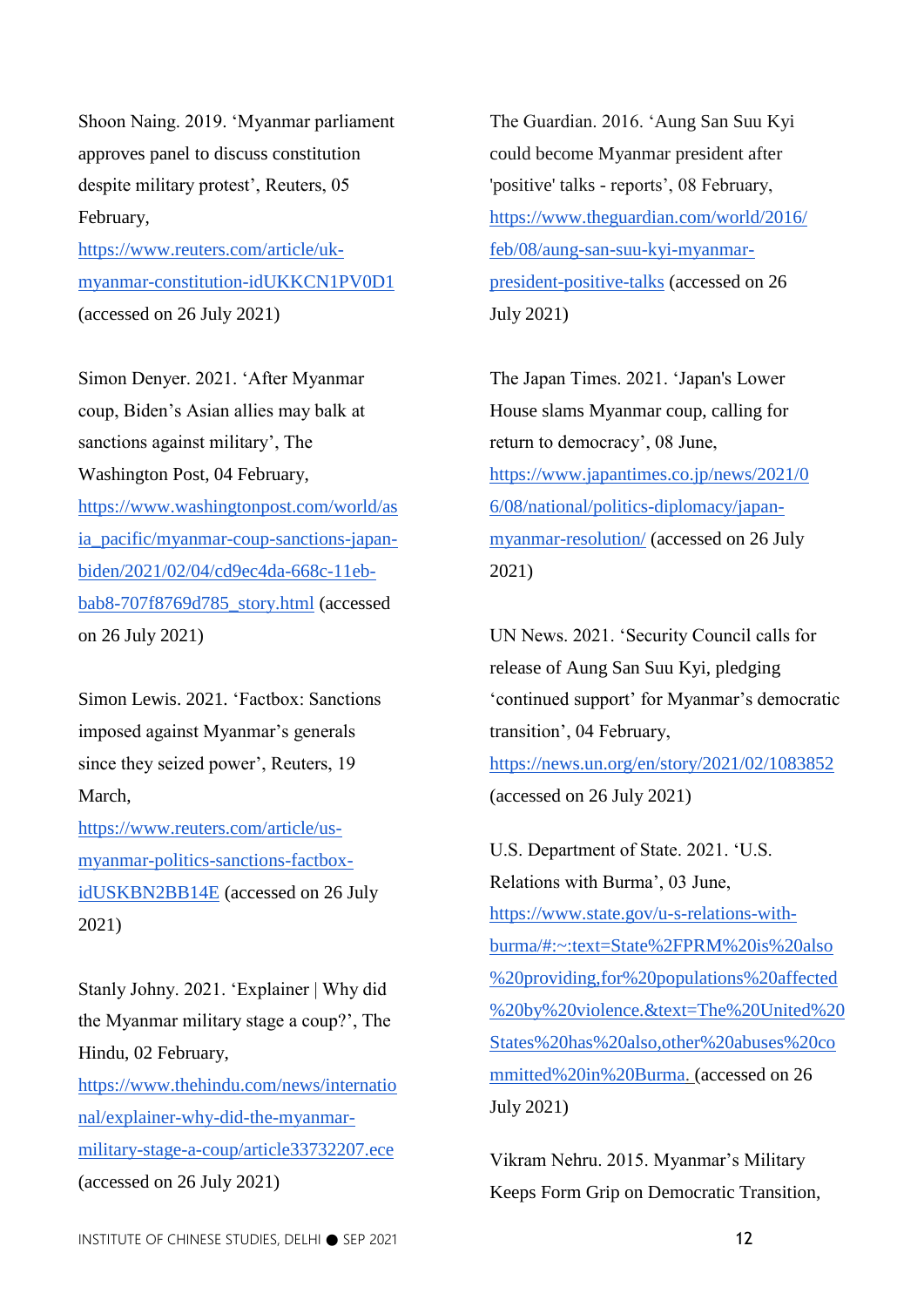## CEIP, 02 June,

[https://carnegieendowment.org/2015/06/02/my](https://carnegieendowment.org/2015/06/02/myanmar-s-military-keeps-firm-grip-on-democratic-transition-pub-60288) [anmar-s-military-keeps-firm-grip-on](https://carnegieendowment.org/2015/06/02/myanmar-s-military-keeps-firm-grip-on-democratic-transition-pub-60288)[democratic-transition-pub-60288](https://carnegieendowment.org/2015/06/02/myanmar-s-military-keeps-firm-grip-on-democratic-transition-pub-60288) (accessed on 26 July 2021) Yuichi Nitta, et al. 2021. 'Myanmar military

appoints ministers after ousting Suu Kyi in

## coup', NIKKEI Asia, 02 February,

[https://asia.nikkei.com/Spotlight/Myanmar-](https://asia.nikkei.com/Spotlight/Myanmar-Crisis/Myanmar-military-appoints-ministers-after-ousting-Suu-Kyi-in-coup)[Crisis/Myanmar-military-appoints-ministers](https://asia.nikkei.com/Spotlight/Myanmar-Crisis/Myanmar-military-appoints-ministers-after-ousting-Suu-Kyi-in-coup)[after-ousting-Suu-Kyi-in-coup](https://asia.nikkei.com/Spotlight/Myanmar-Crisis/Myanmar-military-appoints-ministers-after-ousting-Suu-Kyi-in-coup) (accessed on 26 July 2021)

**Jelvin Jose** is a Young Leader at Pacific Forum. His articles have appeared in reputed platforms, including Columbia University Journal of International Affairs (JIA), Journal of Indo-Pacific Affairs (Air Unversity Press), Stimson Center's South Asian Voices, Australian Institute of International Affairs (AIIA), 9DASHLINE, Institute of Chinese Studies, The Geopolitics, and NIICE, Nepal.

*The views expressed here are those of the author and not necessarily of the Institute of Chinese Studies.*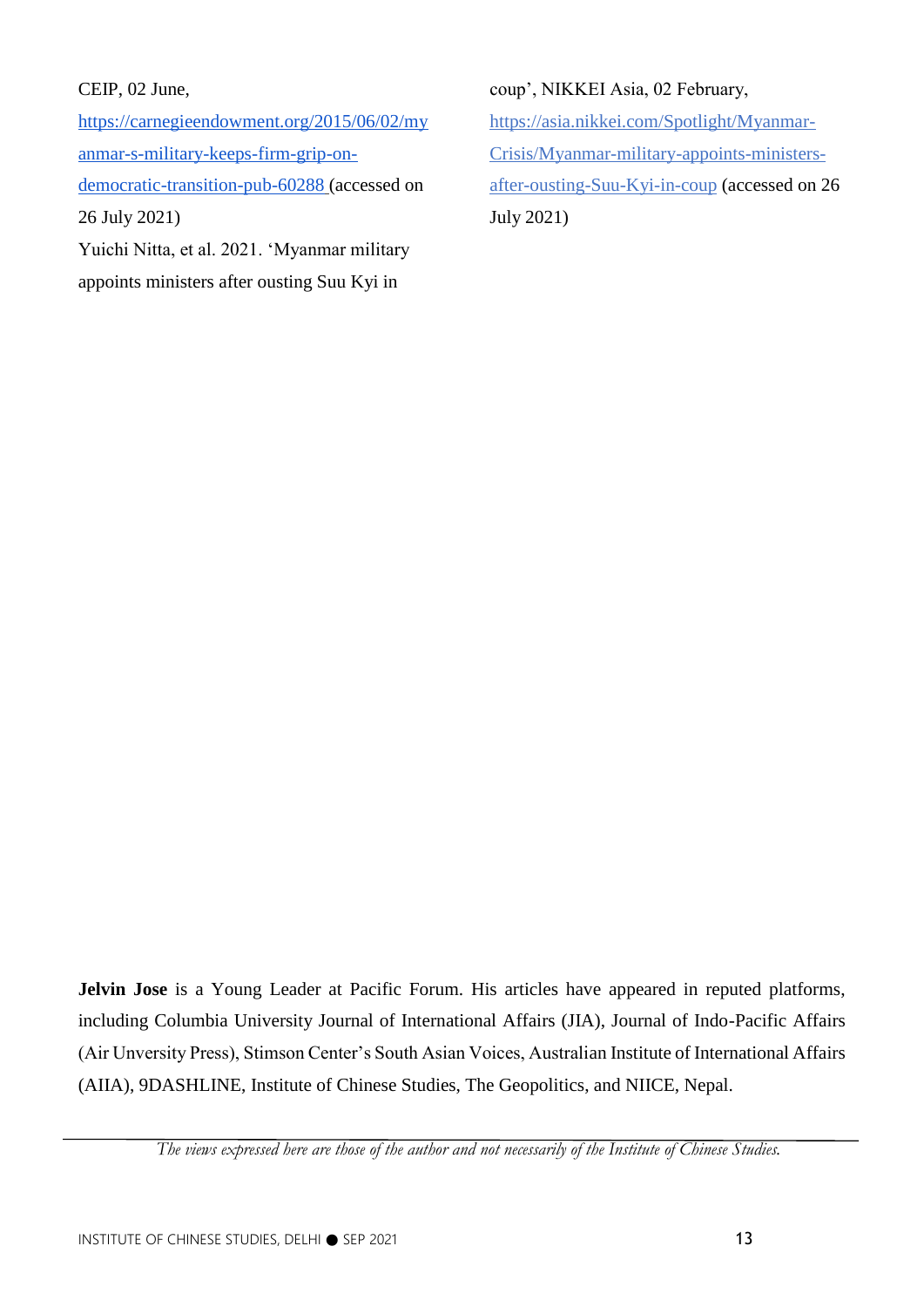## **ICS ANALYSIS** *Back Issues*

| <b>Issue No/Month</b> | <b>Title</b>                                                                                                                                 | <b>Author</b>                                                            |
|-----------------------|----------------------------------------------------------------------------------------------------------------------------------------------|--------------------------------------------------------------------------|
|                       |                                                                                                                                              |                                                                          |
| No.135 August         | Beijing Thinks India is the 'Weakling' in Quad                                                                                               | Hemant Adlakha                                                           |
| No.134 July           | Taiwan: The First and Oldest 'Thorn' between China                                                                                           | Hemant Adlakha                                                           |
|                       | and the West                                                                                                                                 |                                                                          |
| $\text{No.}133$ June  | Rising Xenophobia and Anti-Asian Racism amid<br><b>COVID-19: A Theoretical Lens</b>                                                          | <b>Shamim Ahmed</b><br>Khan, Masnun<br>Mahi and<br>Mohammad<br>Zainuddin |
| No.132 May            | China's Rise and the Future of Sino-US Relations:<br>How Countervailing Strategies like the Quad are<br>Defining Sino-US Competition in Asia | <b>Biren Nanda</b>                                                       |
| No. 131 March         | China and Denuclearization of North Korea                                                                                                    | Sudarshan Gupta                                                          |
| No. 130 February      | What Explains the Enduring Alliance between China<br>and North Korea?                                                                        | Pritish Gupta                                                            |
| No. 129 February      | Strategic Stability between China and the US in the<br>Age of Artificial Intelligence                                                        | Megha<br>Shrivastava                                                     |
| No. 128 February      | US-China Relations in the post-Trump Phase                                                                                                   | Arun K Singh                                                             |
| No. 127 January       | Regional Comprehensive Economic Partnership: An<br>Analysis of its Impact on the Indian Economy                                              | Manmohan<br>Agarwal                                                      |
| No. 126 November      | Covid-19 and its Impact on the Tourism Industry of<br>the Tibet Autonomous Region                                                            | Dolma Tsering                                                            |
|                       |                                                                                                                                              |                                                                          |